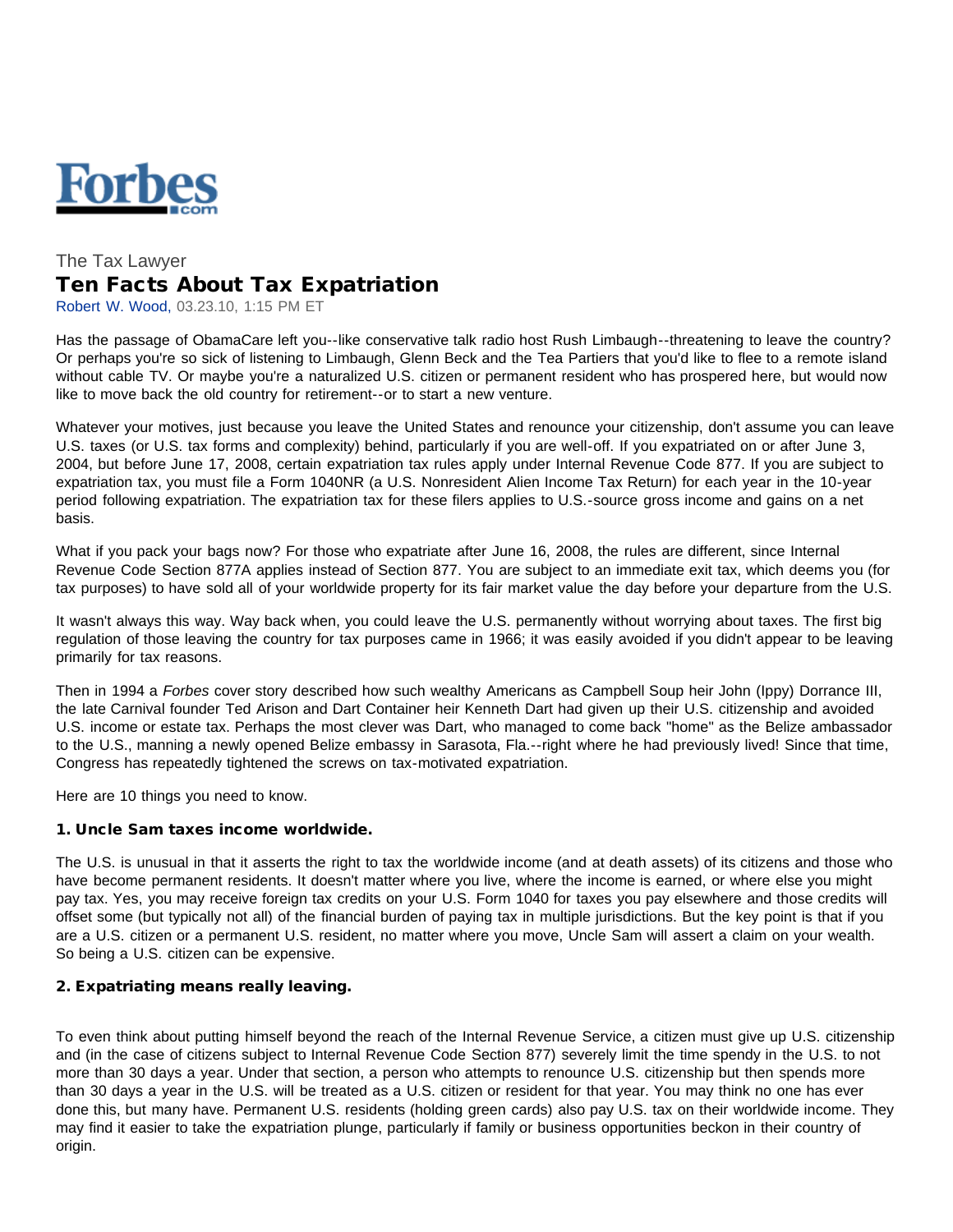## 3. The old 10-year window is closed.

Back in 1966 Congress enacted the Foreign Investors Tax Act of 1966, signed into law by Lyndon B. Johnson. Essentially expatriates were subject to U.S. tax on their U.S.-source income at normal U.S. tax rates for a full 10 years following their expatriation. Significantly, though, a person could avoid this tax entirely if he did not have as one of his principal purposes the avoidance of U.S. federal income, estate or gift taxes. Of course few people would admit they had a principal purpose of tax evasion, and the government had a hard time proving it. Suffice it to say that there were lots of people (with good lawyers) marrying foreigners, returning to the country of their birth, etc. The system didn't work very well, and little tax was collected.

## 4. Big changes came in 1996.

Thirty years later, in 1996, after the *Forbes* story on "The New Refugees" created a stir, Congress tried again. As part of the Health Insurance Portability and Accountability Act of 1996 (otherwise known as HIPAA), Congress added a presumption of tax avoidance if an expatriate's five-year average net income tax exceeded \$100,000, or if the expatriate's net worth was \$500,000 or more (both adjusted each year for inflation). But people could--and with the help of skilled lawyers did--rebut the presumption, and the IRS still had to show tax avoidance in most cases.

#### 5. Tax avoidance is now irrelevant.

In 2004 (in the American Jobs Creation Act), Congress threw out the tax avoidance motive test altogether, imposing 10 years of U.S. tax on U.S. source gross income and gains on a net basis if you left the country for any reason. However, Congress increased the threshold for determining who was subject to this expatriation tax. An individual was only subject to the expatriation tax if he had an average net annual income tax for the five years preceding expatriation of \$124,000, or if he had a net worth of \$2 million or more on the date of expatriation. (If you expatriated on or after June 17, 2008, under the new Section 877A, there is a higher net worth threshold--currently \$145,000 of annual net income tax for 2010.)

In some cases, even if you're below these thresholds, you'll get taxed. For example, expatriates must certify their past U.S. tax compliance by filing an IRS Form 8854. Any expatriate who fails to certify compliance with U.S. federal income tax laws for the five taxable years preceding expatriating is subject to the expatriate income tax even if he didn't meet the income tax liability or net worth tests.

Plus, later U.S. visits can be expensive if you expatriated before June 17, 2008 (and Internal Revenue Code Section 877 applies). In that case if an expatriate comes back to the U.S. for more than 30 days in any year during the 10 years following expatriation, that person is considered a resident of the U.S. for that whole tax year. That means the person would again be subject to U.S. tax on his worldwide income, not just his U.S.-source income. Ouch!

This 30-day rule does, however, have an exception for any days (up to a 30-day limit) that the individual performed personal services in the U.S. for an employer (who is not related). This exception only applies if that individual either had certain ties with other countries or was physically present in the U.S. for 30 days or less for each year in the 10-year period on the date of expatriation or termination of residency.

#### 6. There are special rules for long-term residents.

It's easy to define who is or is not a U.S. citizen, but the term "long-term resident" isn't quite so clear. A long-term resident is a non-U.S. citizen who is a lawful permanent resident of the U.S. in at least eight years during the 15-year period before that person's residency ends. A "lawful permanent resident" means a green card holder. However, a person is not treated as a lawful permanent resident for purposes of this eight-year test in a year in which that person is treated as a resident of a foreign country under a tax treaty, and does not waive the treaty benefits applicable to the residents of that country. Caution: holding a green card for even one day during a year will taint the whole year.

## 7. There's an exit tax for expatriations on or after June 17, 2008.

The Heroes Earnings Assistance and Relief Tax Act of 2008 (generally known as the Heroes Act) changed the method of taxation for those who became expatriates on or after June 17, 2008, adding even more complexity and usually higher U.S. taxes. If you are a U.S. citizen or long-term resident who expatriates on or after June 17, 2008, you will be deemed (for tax purposes) to have sold all of your worldwide property for its fair market value the day before you leave the U.S.! All that gain is subject to U.S. tax at the capital gains rate. Plus, all your gain is taken into account without regard to any ameliorative tax provisions in the Internal Revenue Code.

Put differently, you get all of the bad parts of the tax code, and none of the good. That would include, for example, the inability to benefit from the \$250,000 per person (\$500,000 per couple) exclusion from gain on a principal residence (Section 121 of the Internal Revenue Code) and many other rules. The exit tax is like an estate tax, in the sense that everything that would be part of your estate will be subject to income tax on unrealized gains as of the day before you expatriate, as if you